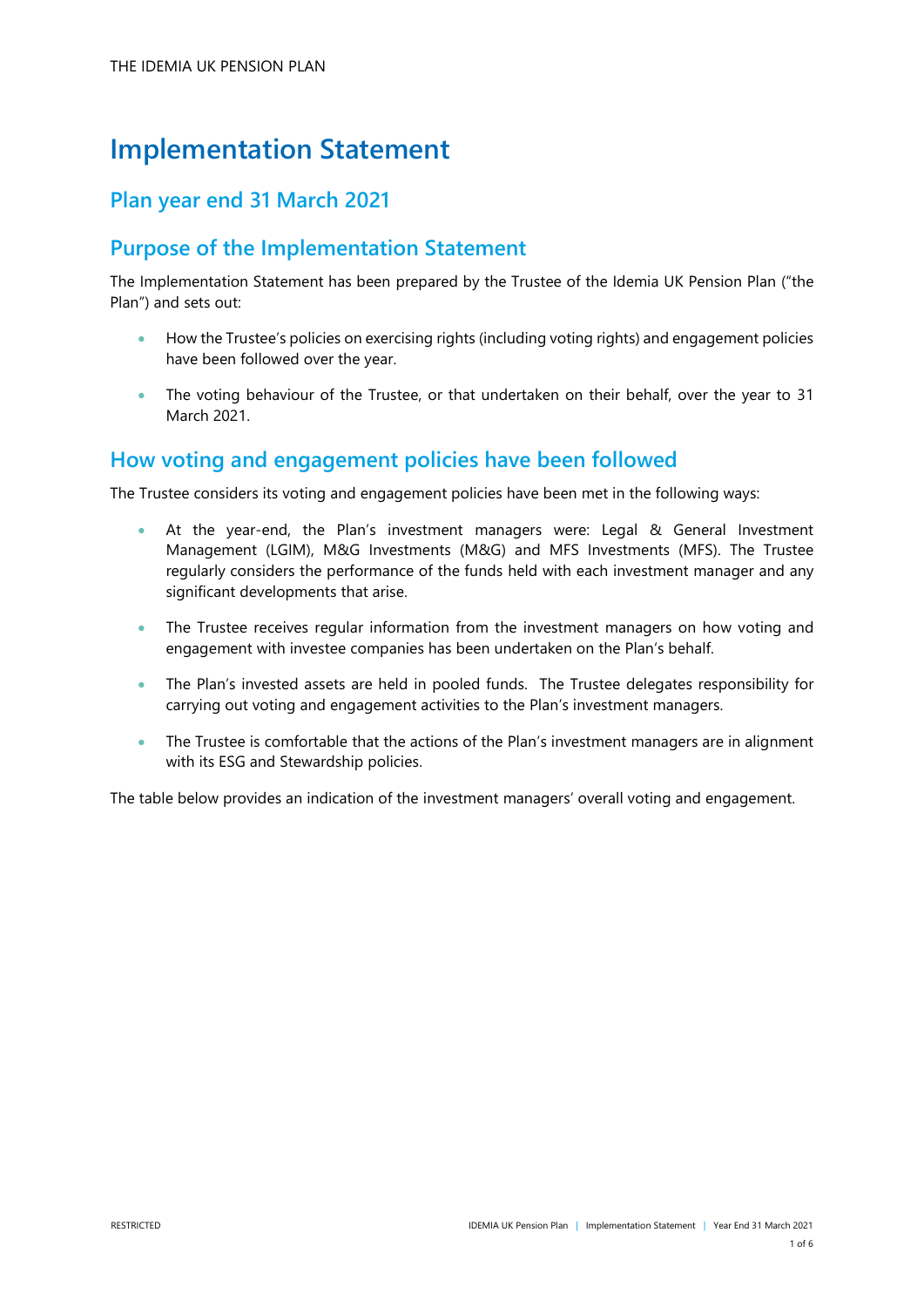### **Voting Data**

A summary of voting data collated for the Plan is given below for the year to 31 March 2021.

As LGIM is predominantly an index-tracking manager that invests in broad markets, LGIM engages with companies at an overall level, rather than on a fund-by-fund basis. LGIM's focus therefore tends to be on engaging to improve market performance as a whole. As a manager that picks a more concentrated number of stocks, MFS's engagement will be specific to the needs of their specific portfolios.

| Manager                                                                                                                                | <b>LGIM</b>                                                                                                                | <b>MFS</b>                                                                                            |  |
|----------------------------------------------------------------------------------------------------------------------------------------|----------------------------------------------------------------------------------------------------------------------------|-------------------------------------------------------------------------------------------------------|--|
| Fund name                                                                                                                              | All World Equity Index                                                                                                     | Global Equity Fund                                                                                    |  |
| Structure                                                                                                                              | Pooled                                                                                                                     |                                                                                                       |  |
| Ability to influence voting behaviour of manager                                                                                       | The pooled fund structure means that there is limited scope for the<br>Trustee to influence the manager's voting behaviour |                                                                                                       |  |
| Number of resolutions the manager was eligible to vote at over<br>the year                                                             | 70,672                                                                                                                     | 1,466                                                                                                 |  |
| What % of resolutions did you vote on for which you are<br>eligible?                                                                   | 99.9%                                                                                                                      | 100.0%                                                                                                |  |
| What % of resolutions, for which you were eligible to vote, did<br>you abstain from?                                                   | 0.8%                                                                                                                       | 1.2%                                                                                                  |  |
| Of the resolutions, on which you voted, what % did you vote with<br>management?                                                        | 83.3%                                                                                                                      | 93.6%                                                                                                 |  |
| Of the resolutions, on which you voted, what % did you vote<br>against management?                                                     | 16.0%                                                                                                                      | 6.4%                                                                                                  |  |
| What % of resolutions, on which you did vote, did you vote<br>contrary to the recommendation of your proxy advisor (if<br>applicable)? | 0.2%                                                                                                                       | Data not provided (please see<br>the below for an explanation of<br>the use of proxy voting services) |  |

Source: LGIM and MFS

Legal & General and MFS Investments employ the use of Institutional Shareholder Services (ISS) as a proxy voting adviser. Proxy voting advisers offer research, advice and voting recommendations in relation to institutional shareholders.

Legal & General and MFS Investments have both stated that they only employ these proxy voting advisors for research services, and therefore do not keep a record of when they vote against the advice of ISS because they maintain their own custom voting policy.

There are no voting rights attached to the other assets held by the Plan, which include gilts, bonds and property therefore no voting information is shown above for these assets.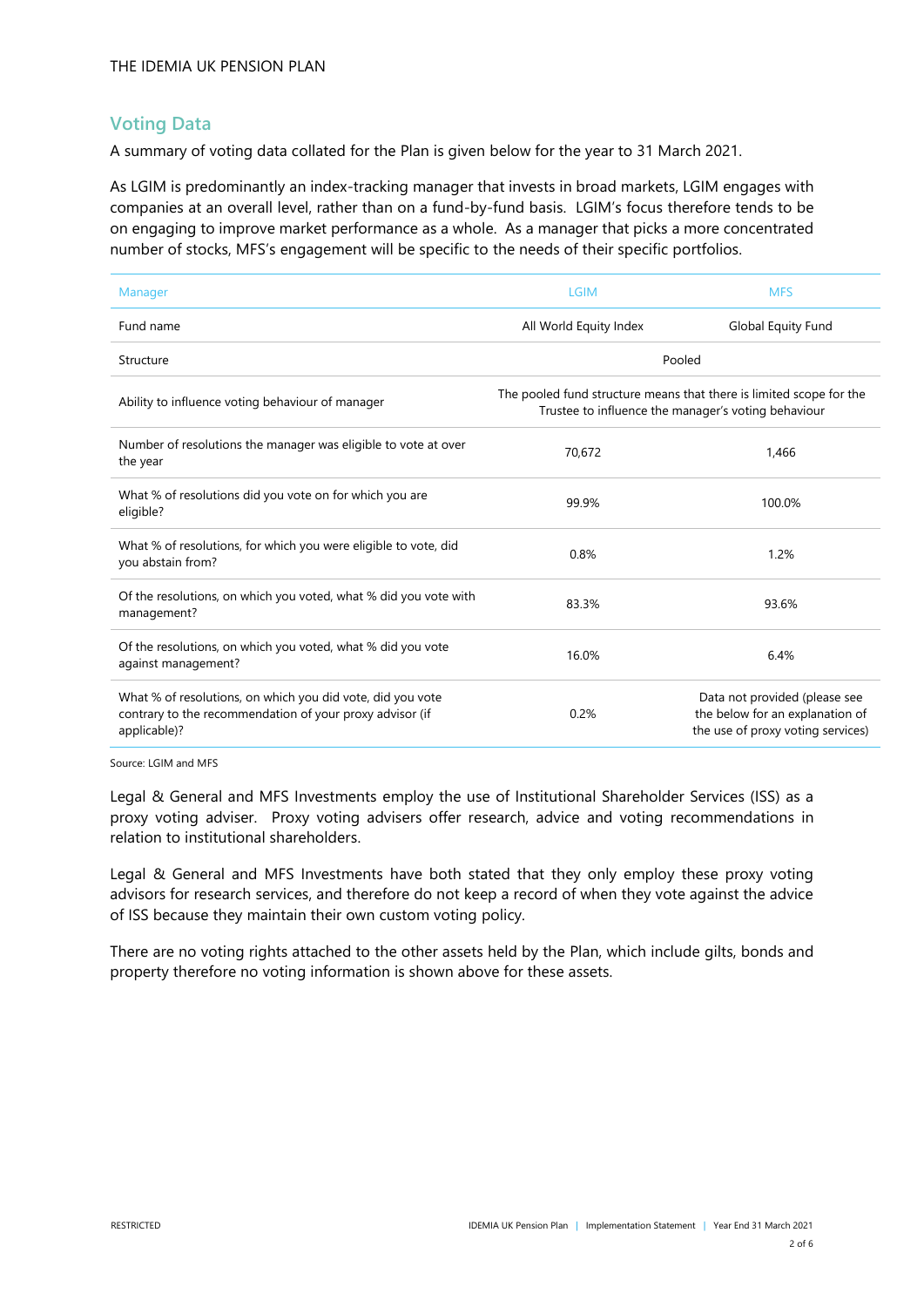### **Significant votes**

The Trustee has delegated the assessment of what constitutes a "significant vote" to LGIM and MFS.

In determining significant votes, LGIM's investment stewardship team takes into account the criteria provided by the Pensions & Lifetime Savings Association ("PLSA"). This guidance dictates significant votes include, but are not limited to:

- A high profile vote which has such a degree of controversy that there is high client and/or public scrutiny;
- Significant client interest for a vote, directly communicated by clients to the investment stewardship team at LGIM's Stakeholder roundtable event, or where LGIM notes there has been a significant increase in requests from clients on a particular vote;
- Sanction vote as a result of a direct or collaborative engagement;
- A vote linked to an LGIM engagement campaign.

MFS Investments have not confirmed the criteria they utilise to determine significant votes, however the information provided by MFS has been made available in the same format of that recommended by the PLSA.

A summary of the key voting action the managers have provided is set out below.

| Manager/fund Key voting action over the year |
|----------------------------------------------|
|----------------------------------------------|

#### **a) Qantas Airways Ltd**

LGIM's investment stewardship team voted against the proposals to approve participation of Alan Joyce in the Long-Term Bonus Incentive Plan but voted to approve the remuneration report. This reflected LGIM's view on remuneration policies reflecting the shareholder experience during the COVID-19 pandemic, particularly in the struggling airline sector. Approval of the remunerations report was the result of executive salary cuts and short term incentive cancellations. LGIM voted against the Long-Term Bonus Incentive Plans as a result of concerns surrounding the size of the grant despite the share price at the time.

#### **b) Whitehaven Coal**

**LGIM All World Equity Index** LGIM's investment stewardship team voted for the proposals to approve capital protection. This involves a company report on the potential wind down of the coal operations with scope to return increasing amounts of capital to the shareholders. LGIM has advocated for a managed decline of fossil fuel companies wherein capital will be returned to shareholders instead of being spent on risky diversification projects. Although this proposal did not pass, LGIM continues to monitor the company and have excluded it from their Future World Funds.

#### **c) International Consolidated Airlines Group**

LGIM's investment stewardship team voted against the resolution to 'Approve Remuneration Report', demonstrating a commitment to monitoring investee companies' response to the COVID crisis. Concerns were raised regarding executive bonus payments for the financial year to 31 December 2019 which was submitted for approval at this shareholder meeting. Despite a 30% cut to the workforce, withdrawal of the dividend for 2020 and a shareholder approved rights issue of £2.75 billion, executive bonus payments were proposed at 80% to 90% of their salary and 100% of the salary for the departing CEO. LGIM expected the remuneration committee to exercise greater discretion in light of the financial situation of the company on this matter to ensure it reflected the stakeholder experience.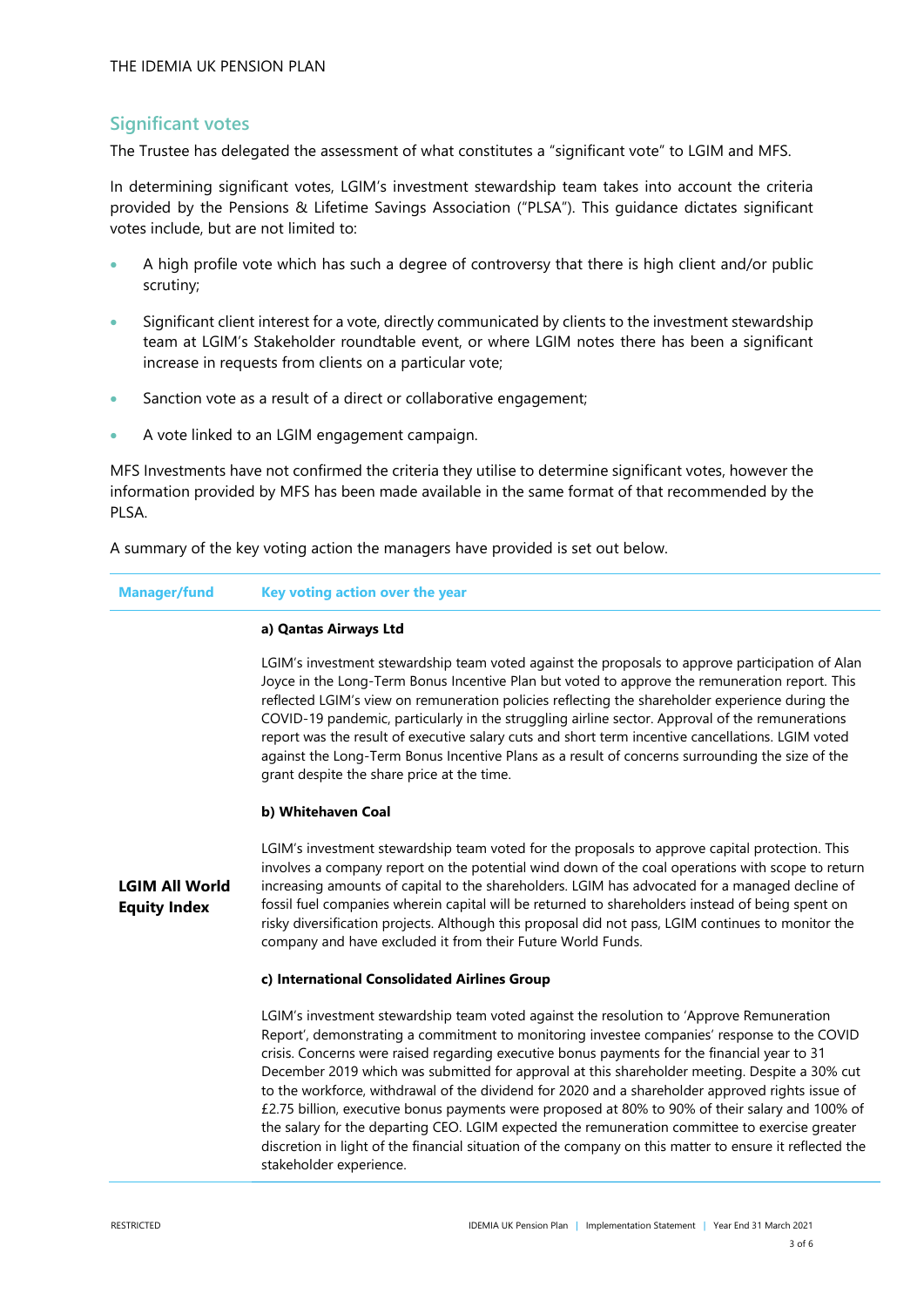#### **d) Lagardère**

A proposal was taken by a shareholder to the Lagardère AGM to remove all incumbent directors and appoint 8 proposed new directors to the supervisory board. This was due to manager partners having "too tight a grip" on the company. When this type of proposal is taken to an AGM LGIM engages with both the shareholder who initiated the proposal and the company to understand both perspectives. LGIM voted in favour of 5/8 of the shareholders' proposed new directors. LGIM notes this as a significant vote due to the significant media and public interest of this issue.

#### **e) Pearson**

LGIM's investment stewardship team voted against the resolution to 'Amend Remuneration Report' at the Extraordinary General Meeting. Shareholders supported the appointment of a new CEO, however the proposal by Pearson required approval for a co-investment award in order for the proposed CEO to take up the role. This is a highly unusual action for a UK company. LGIM discussed the board's succession plans with the chair of the board, relaying concerns over performance conditions and the financial underpinning of the new CEO's award. No action was taken by Pearson so LGIM voted against the amendment to the remuneration policy.

#### **f) Barclays**

At the end of March, Barclays PLC published its ESG report and issued a statement outlining the target of aligning the entire business to the goals of the Paris Agreement. LGIM endorsed this proposal at the May 2020 Annual General Meeting (AGM).

#### **g) The Procter and Gamble Company (P&G)**

LGIM's investment stewardship team voted in favour of the resolution to report on efforts to eliminate deforestation. Deforestation is a key priority issue for LGIM as it is a key driver of climate change. P&G uses both forest pulp and palm oil as raw materials and two of their Tier 1 suppliers were linked to illegal deforestation. The company also does not subscribe to the use of Forestry Stewardship Council (FSC) certified wood pulp, which offers guidance on land tenure, workers', communities and indigenous people's rights. LGIM engaged extensively with P&G to ascertain commitment to and set targets to ensure their business does not impact deforestation. LGIM has asked P&G to respond to the CDP Forests disclosure and to engage on the topic to ensure more of their pulp and wood is from FSC certified sources.

#### **a) Aptiv PLC**

MFS Investments voted against the proposal to elect director Paul M. Meister due to excessive service on public boards. MFS maintain a policy to vote against a board member who serves on more than four company boards.

#### **b) Johnson & Johnson**

**MFS Global Equity Fund** MFS voted against management on the 'Report on Governance Measures Implemented Related to Opioids' as they believe additional information is required to allow shareholders to better gauge the associated risks.

#### **c) Mariott International, Inc**

MFS voted against management on the preparation of employment diversity report as they believe additional diversity related disclosures are required to allow shareholders to assess the effectiveness of the company's diversity policies.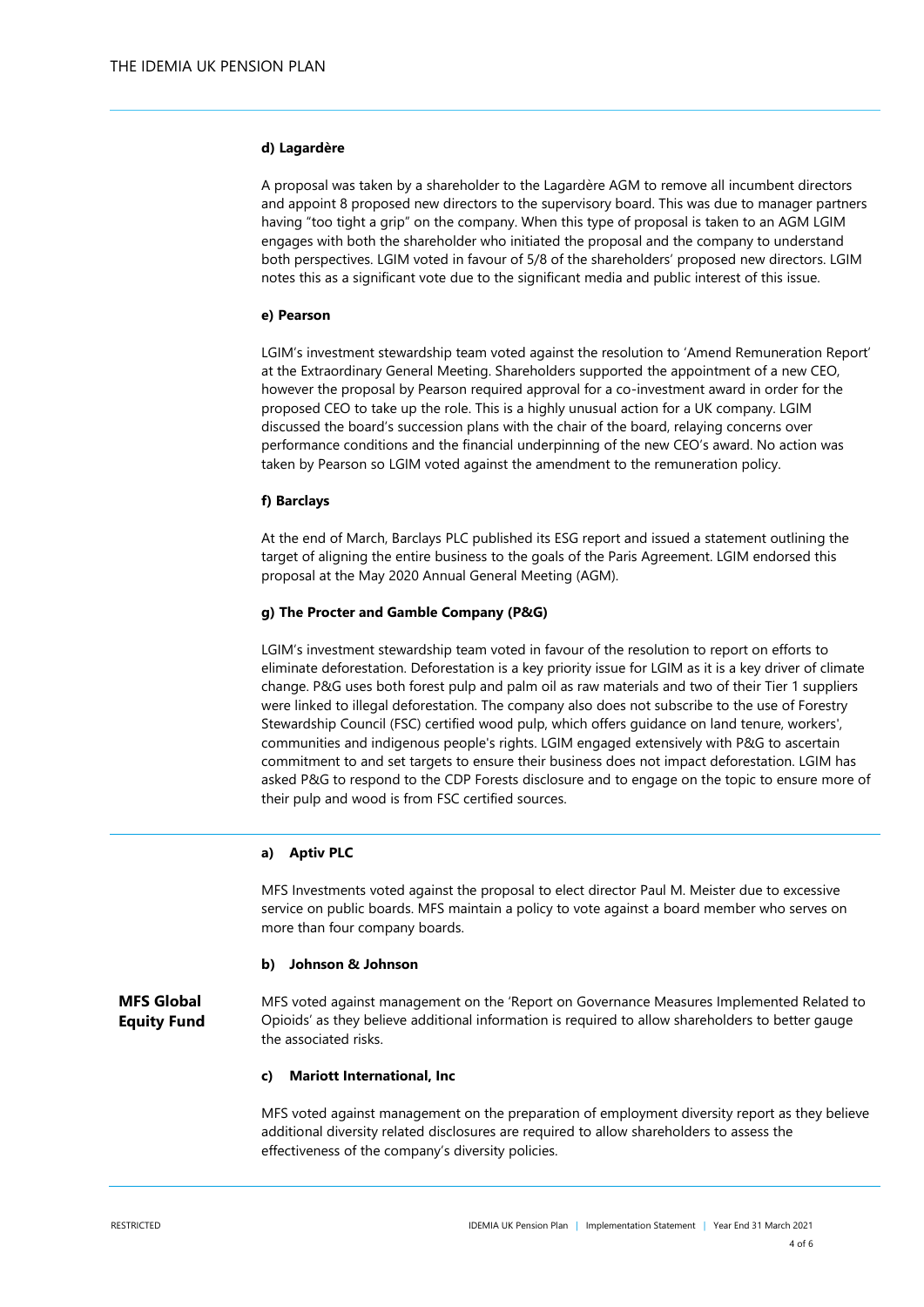#### **d) United Parcel Service, Inc**

MFS voted in favour of the proposal to report on climate change as they feel that shareholders would benefit from details on the company's plans to manage its climate related risks and how it plans to align itself with the Paris agreement goals.

#### **e) State Street Corp**

MFS voted against the advisory vote to ratify named executive officers' compensation due to concerns due to the relatively high payout despite strong underperformance over the long term. The discretionary nature of the short term incentive plan and the lack of predetermined financial metrics were also of concern.

#### **f) Visa Inc.**

MFS voted to support the proposal requesting the right for shareholders to act by written consent as this aligns with the MFS voting policy.

#### **g) The Walt Disney Company**

MFS voted against the advisory vote to ratify named Executive Officers' Compensation due to concerns around what they believe to be excessive compensation awarded to the former CEO despite changes in the roles and responsibilities associated with the role.

There are no voting rights attached to the other assets held by the Plan, which include gilts and bonds therefore no significant voting information is shown above for these assets.